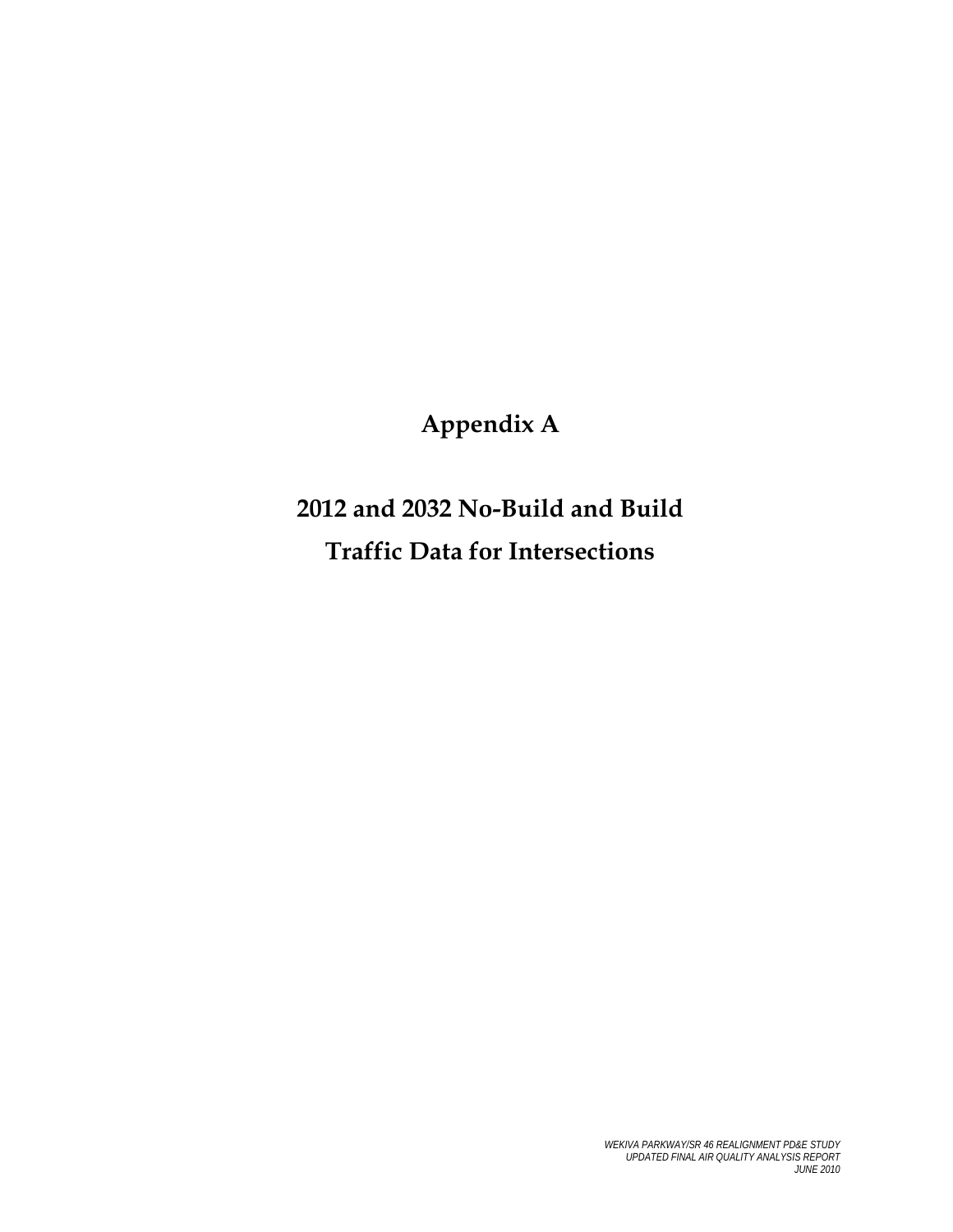#### **No-Build 2012**

| <b>County</b>                           |                          | <b>Approach Volumes (veh/hr)</b> |                |                |                          |                         |
|-----------------------------------------|--------------------------|----------------------------------|----------------|----------------|--------------------------|-------------------------|
|                                         |                          |                                  |                |                | <b>Total</b>             | Level of                |
| <b>Orange County</b>                    | <b>NB Lane</b>           | <b>SB Lane</b>                   | <b>EB</b> Lane | <b>WB Lane</b> | veh/hr                   | <b>Service</b>          |
| <b>US 441 and CR 437</b>                |                          | 590                              | 1470           | 1940           | 4000                     | F                       |
| CR 437 and Ponkan Rd                    | 920                      | 410                              | 230            | 300            | 1860                     | $\overline{\text{c}}$   |
| CR 437 and Kelly Park Rd                | 640                      | 430                              | 780            | 910            | 2760                     | $\overline{B}$          |
| <b>Lake County</b>                      |                          |                                  |                |                |                          |                         |
| SR 46 and US 441 SB Ramp                | $-$                      | 344                              | 368            | 501            | 1213                     | B                       |
| SR 46 and US 441 NB Ramp                | 243                      |                                  | 565            | 641            | 1449                     | A                       |
| SR 46 and Round Lake Road               | 340                      | 240                              | 589            | 640            | 1809                     | $\overline{\text{c}}$   |
| SR 46 and CR 437                        | 590                      | 430                              | 588            | 950            | 2558                     | D                       |
| SR 46 and CR 435/Niles St               | 440                      | 28                               | 780            | 910            | 2158                     | D                       |
| SR 46 and CR 46A                        | $\overline{\phantom{0}}$ | 390                              | 750            | 1380           | 2520                     | $\overline{\text{c}}$   |
| SR 46 and Wekiva River Rd               | 80                       | $\overline{2}$                   | 1140           | 1380           | 2602                     | B                       |
| <b>Seminole County</b>                  |                          |                                  |                |                |                          |                         |
| SR 46 and Wekiva Park Dr                | $\overline{a}$           | 10                               | 1140           | 1370           | 2520                     | В                       |
| SR 46 and Longwood Markham Rd           | 190                      | $\overline{2}$                   | 1130           | 1270           | 2592                     | $\overline{\text{c}}$   |
| SR 46 and Lake Markham Rd               | 140                      | $\overline{\phantom{a}}$         | 1050           | 1380           | 2570                     | $\overline{B}$          |
| SR 46 and CR 431 (Orange Blvd)          | 430                      | 240                              | 1140           | 1590           | 3400                     | $\overline{\text{c}}$   |
| SR 46 and Lake Forest Blvd              | $\overline{\phantom{a}}$ | 310                              | 1310           | 1910           | 3530                     | A                       |
| SR 46 and International Pkwy            | 530                      | $\overline{a}$                   | 1570           | 1740           | 3840                     | B                       |
| SR 46 and N Oregon Ave/Wayside Dr       | 264                      | 360                              | 1440           | 2050           | 4114                     | D                       |
| SR 46 and I-4 WB Ramp                   | $\overline{\phantom{a}}$ | 1010                             | 1690           | 2271           | 4971                     | B                       |
| SR 46 and I-4 EB Ramp                   | 930                      | Ш,                               | 1725           | 2640           | 5295                     | $\overline{\text{c}}$   |
| SR 46 and Town Center Blvd              | 860                      | 341                              | 2180           | 1890           | 5271                     | D                       |
| SR 46 and Rinehart Rd                   | 990                      | 223                              | 1560           | 1750           | 4523                     | $\overline{D}$          |
| CR 46 A and International Pkwy          | 2098                     | 630                              | 608            | 1289           | 4625                     | F                       |
| CR 46 A and I-4 WB Ramp                 | 480                      | 607                              | 2347           | 1919           | 5353                     | F                       |
| CR 46 A and I-4 EB Ramp                 | 1190                     | $\overline{a}$                   | 2530           | 1809           | 5529                     | $\overline{\mathsf{F}}$ |
| CR 46A and Rinehart Rd                  | 2010                     | 1150                             | 3064           | 980            | 7204                     | F                       |
| Rinehart Rd and St Johns Pkwy           | 1150                     | 590                              | 326            | 438            | 2504                     | $\overline{B}$          |
| Rinehart Rd and SR 417 NB Ramp          | 975                      | 777                              | 101            | 940            | 2793                     | $\overline{\text{c}}$   |
| Rinehart Rd and SR 417 SB Ramp          | 1350                     | 977                              | $-$            | 160            | 2487                     | $\overline{B}$          |
| <b>Rinehart Rd and Town Center Blvd</b> | 1500                     | 800                              | 455            | 75             | 2830                     | B                       |
| International Pkwy and SR 417           | 1020                     | 400                              | 80             | 820            | 2320                     | $\mathsf C$             |
|                                         | 0.000                    | $1.1 - 0.$                       | 0.001          |                | $\overline{\phantom{a}}$ |                         |

Maximum 2098 1150 3064 2640 7204

Speed Limit: Freeway = 65 mph; Surface Roads = 40 mph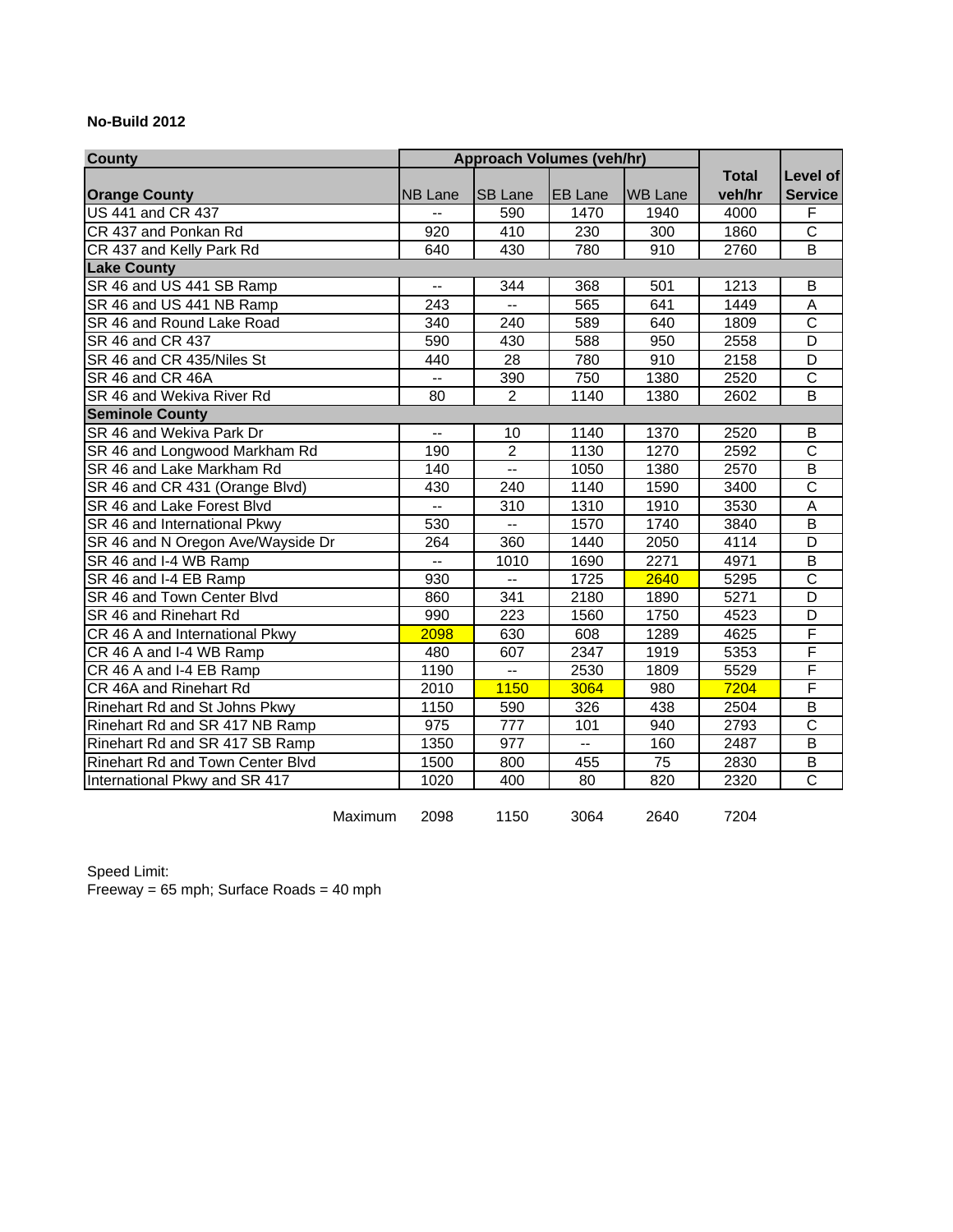#### **No-Build 2032**

| <b>County</b>                     | <b>Approach Volumes (veh/hr)</b> |                          |                          |                |                    |                         |
|-----------------------------------|----------------------------------|--------------------------|--------------------------|----------------|--------------------|-------------------------|
|                                   |                                  |                          |                          |                | <b>Total</b>       | Level of                |
| <b>Orange County</b>              | <b>NB Lane</b>                   | <b>SB Lane</b>           | <b>EB Lane</b>           | <b>WB Lane</b> | veh/hr             | <b>Service</b>          |
| <b>US 441 and CR 437</b>          |                                  | 1400                     | 2010                     | 2250           | 5660               | F                       |
| CR 437 and Ponkan Rd              | 2180                             | 690                      | 510                      | 600            | 3980               | F                       |
| CR 437 and Kelly Park Rd          | 1070                             | 760                      | 490                      | 560            | 2880               | F                       |
| <b>Lake County</b>                |                                  |                          |                          |                |                    |                         |
| SR 46 and US 441 SB Ramp          | $\overline{a}$                   | 660                      | 640                      | 1086           | 2386               | D                       |
| SR 46 and US 441 NB Ramp          | 440                              | $\overline{\phantom{a}}$ | 999                      | 1320           | 2759               | $\overline{\text{c}}$   |
| SR 46 and Round Lake Road         | 820                              | 690                      | 830                      | 860            | 3200               | $\overline{\mathsf{F}}$ |
| SR 46 and CR 437                  | 750                              | 480                      | 710                      | 1280           | 3220               | D                       |
| SR 46 and CR 435/Niles St         | 640                              | 34                       | 1060                     | 1180           | 2914               | F                       |
| SR 46 and CR 46A                  | $\overline{\phantom{a}}$         | 530                      | 980                      | 1930           | 3440               | Ē                       |
| SR 46 and Wekiva River Rd         | 90                               | $\overline{2}$           | 1590                     | 1930           | 3612               | F                       |
| <b>Seminole County</b>            |                                  |                          |                          |                |                    |                         |
| SR 46 and Wekiva Park Dr          | Ξ.                               | 10                       | 1590                     | 1950           | 3550               | F                       |
| SR 46 and Longwood Markham Rd     | 429                              | 3                        | 1610                     | 1720           | 3762               | F                       |
| SR 46 and Lake Markham Rd         | 330                              | u.                       | 1420                     | 1870           | $\overline{36}$ 20 | F                       |
| SR 46 and CR 431 (Orange Blvd)    | 680                              | 370                      | 1540                     | 2150           | 4740               | D                       |
| SR 46 and Lake Forest Blvd        | u.                               | 350                      | 1780                     | 2590           | $\overline{4720}$  | $\overline{\mathsf{B}}$ |
| SR 46 and International Pkwy      | $\overline{970}$                 | $\overline{\phantom{a}}$ | 2140                     | 2360           | 5470               | $\overline{\text{c}}$   |
| SR 46 and N Oregon Ave/Wayside Dr | 316                              | 430                      | 1950                     | 2780           | 5476               | F                       |
| SR 46 and I-4 WB Ramp             | u.                               | 1490                     | 2300                     | 3109           | 6899               | F                       |
| SR 46 and I-4 EB Ramp             | 1290                             | --                       | 2391                     | 3580           | 7261               | E                       |
| SR 46 and Town Center Blvd        | 1073                             | 405                      | 2960                     | 3070           | 7508               | F                       |
| SR 46 and Rinehart Rd             | 1650                             | 223                      | 2540                     | 2810           | 7223               | F                       |
| CR 46 A and International Pkwy    | 3090                             | 1280                     | 730                      | 1500           | 6600               | F                       |
| CR 46 A and I-4 WB Ramp           | 930                              | 783                      | 2790                     | 2403           | 6906               | $\overline{F}$          |
| CR 46 A and I-4 EB Ramp           | 1840                             | $\overline{a}$           | 3050                     | 2214           | 7104               | F                       |
| CR 46A and Rinehart Rd            | 2580                             | 1320                     | 3891                     | 1170           | 8961               | F                       |
| Rinehart Rd and St Johns Pkwy     | 1920                             | 970                      | 464                      | 639            | 3993               | $\overline{C}$          |
| Rinehart Rd and SR 417 NB Ramp    | 1344                             | 1130                     | $\overline{211}$         | 1630           | 4315               | $\overline{D}$          |
| Rinehart Rd and SR 417 SB Ramp    | 2000                             | 1439                     | $\overline{\phantom{a}}$ | 380            | 3819               | $\overline{D}$          |
| Rinehart Rd and Town Center Blvd  | 89                               | 538                      | 2230                     | 1180           | 4037               | $\overline{\text{c}}$   |
| International Pkwy and SR 417     | 1637                             | 435                      | 95                       | 1320           | 3487               | $\overline{D}$          |
| Maximum                           | 3090                             | 1490                     | 3891                     | 3580           | 8961               |                         |

Speed Limit: Freeway = 65 mph; Surface Roads = 40 mph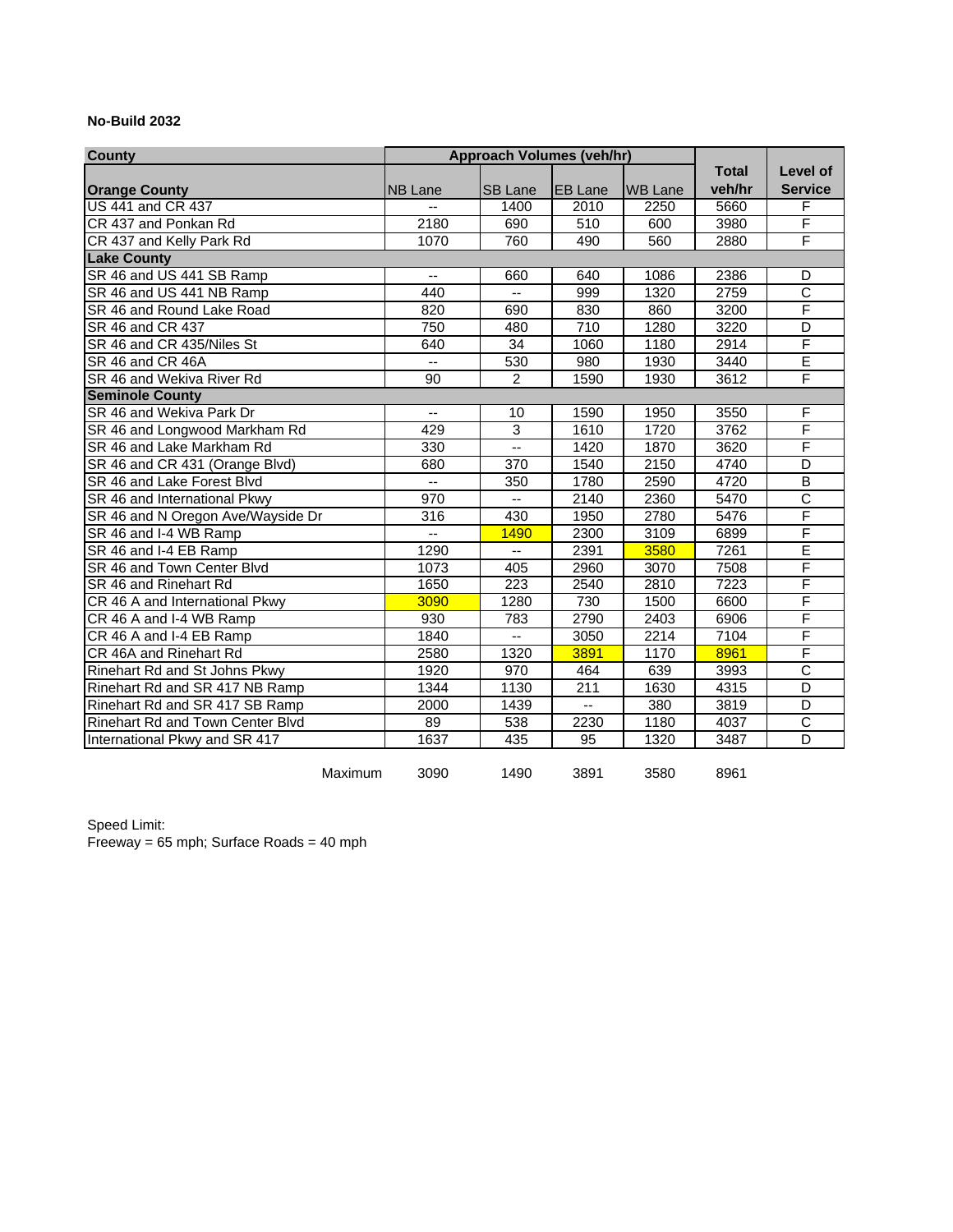#### **Build 2012**

| <b>County</b>                             | <b>Approach Volumes (veh/hr)</b> |                                               |                           |                          | <b>Total</b>     | <b>Level of</b>         |
|-------------------------------------------|----------------------------------|-----------------------------------------------|---------------------------|--------------------------|------------------|-------------------------|
| <b>Orange County</b>                      | <b>NB Lane</b>                   | <b>SB Lane</b>                                | <b>EB Lane</b>            | <b>WB Lane</b>           | veh/hr           | <b>Service</b>          |
|                                           |                                  |                                               |                           |                          |                  |                         |
| US 441 and CR 437                         |                                  | 335                                           | 1360                      | 1890                     | 3585             | B                       |
| CR 437 and Ponkan Rd                      | 680                              | 350                                           | 200                       | 240                      | 1470             | A                       |
| CR 437 and Kelly Park Rd                  | 550                              | 400                                           | 452                       | 290                      | 1692             | B                       |
| US 441 and Wekiva Pkwy                    | 1040                             | 240                                           | 846                       | 550                      | 2676             | $\overline{B}$          |
| US 441 and Wekiva Pkwy Connector          | $\mathbb{Z}^{\mathbb{Z}}$        | 755                                           | 1444                      | 777                      | 2976             | Α                       |
| CR 437 and Wekiva Pkwy Connector          | 506                              | 451                                           | 641                       | цú.                      | 1598             | Α                       |
| Kelly Park Rd and Wekiva Pkwy SB Ramps    | u.                               | 270                                           | $\overline{215}$          | $\overline{245}$         | 730              | $\overline{A}$          |
| Kelly Park Rd and Wekiva Pkwy NB Ramps    | 230                              | $\mathbf{u}$                                  | 337                       | 400                      | 967              | A                       |
| <b>Lake County</b>                        |                                  |                                               |                           |                          |                  |                         |
| SR 46 and US 441                          | 1352                             | <b>1319</b>                                   | 389                       | 533                      | 3593             | В                       |
| SR 46 and Round Lake Road                 | 210                              | 280                                           | 900                       | 590                      | 1980             | B                       |
| SR 46 and CR 437                          | 540                              | 420                                           | 480                       | 800                      | 2240             | $\overline{\text{c}}$   |
| SR 46 and CR 435/Niles St                 | 430                              | 28                                            | 660                       | 960                      | 2078             | $\overline{\text{c}}$   |
| SR 46 and CR 46A                          | u.                               | 450                                           | 800                       | 1320                     | 2570             | B                       |
| SR 46 (Existing) and Wekiva Pkwy WB Ramps | $\overline{\phantom{a}}$         | 820                                           | 870                       | 50                       | 1740             | Α                       |
| SR 46 (Existing) and Wekiva Pkwy EB Ramps | 50                               | u.                                            | 820                       | $\sim$                   | 870              | $\overline{A}$          |
| CR 46A (Old) and Wekiva Pkwy WB Ramps     | 73                               | 100                                           | $\mathbb{Z}^2$            | 60                       | 233              | $\overline{A}$          |
| CR 46A (Old) and Wekiva Pkwy EB Ramps     | 100                              | $\overline{73}$                               | 40                        | $\overline{\phantom{a}}$ | $\overline{213}$ | Α                       |
| Wekiva River Rd and Wekiva Pkwy WB Ramps  | 91                               | 120                                           | $\mathbb{Z}^{\mathbb{Z}}$ | 80                       | 291              | Α                       |
| Wekiva River Rd and Wekiva Pkwy EB Ramps  | 120                              | 150                                           | 41                        | цü                       | $\overline{311}$ | A                       |
| <b>Seminole County</b>                    |                                  |                                               |                           |                          |                  |                         |
| Wekiva Pkwy WB CD and Wekiva Park Dr      | $\overline{\phantom{a}}$         | 310                                           | 1210                      | 1750                     | 3270             | A                       |
| Wekiva Pkwy WB CD and Longwood Markham Rd | 90                               |                                               |                           | 290                      | 380              | A                       |
| Wekiva Pkwy EB CD and Longwood Markham Rd | 140                              | 130                                           | 200                       | $\mathbb{L} \mathbb{L}$  | 470              | $\overline{A}$          |
| Wekiva Pkwy WB CD and Lake Markham Rd     | 60                               | $\mathbf{L}$                                  | $\mathbb{L}^{\mathbb{L}}$ | 160                      | 220              | Α                       |
| Wekiva Pkwy EB CD and Lake Markham Rd     | 100                              | 80                                            | 120                       | u.                       | 300              | A                       |
| SR 46 and CR 431 (Orange Blvd)            | 431                              | 230                                           | 890                       | 1460                     | 3011             | $\overline{c}$          |
| SR 46 and International Pkwy              | 500                              | $\mathord{\hspace{1pt}\text{--}\hspace{1pt}}$ | 1450                      | 1600                     | 3550             | $\overline{A}$          |
| SR 46 and N Oregon Ave/Wayside Dr         | 264                              | 360                                           | 1320                      | 1880                     | 3824             | $\overline{B}$          |
| SR 46 and I-4 WB Ramp                     | $\overline{\phantom{a}}$         | 970                                           | 1560                      | 2219                     | 4749             | $\overline{B}$          |
| SR 46 and I-4 EB Ramp                     | 910                              | $\mathbb{Z}^{\mathbb{Z}}$                     | 1716                      | 2570                     | 5196             | $\overline{\text{c}}$   |
| SR 46 and Town Center Blvd                | 860                              | 341                                           | 2120                      | 2015                     | 5336             | D                       |
| SR 46 and Rinehart Rd                     | 920                              | 223                                           | 1490                      | 1690                     | 4323             | $\overline{\text{c}}$   |
| CR 46 A and International Pkwy            | 1866                             | 625                                           | 733                       | 1282                     | 4506             | E                       |
| CR 46 A and I-4 WB Ramp                   | 470                              | 517                                           | 1980                      | 1887                     | 4854             | $\overline{D}$          |
| CR 46 A and I-4 EB Ramp                   | 1190                             | u.                                            | 2067                      | 1777                     | 5034             | $\overline{\mathsf{D}}$ |
| CR 46A and Rinehart Rd                    | 1990                             | 1115                                          | 2600                      | 959                      | 6664             | E                       |
| Rinehart Rd and St Johns Pkwy             | 1050                             | 621                                           | 326                       | 438                      | 2435             | $\overline{\mathsf{B}}$ |
| Rinehart Rd and SR 417 NB Ramp            | 881                              | 762                                           | 101                       | 790                      | 2534             | $\overline{\mathsf{B}}$ |
| Rinehart Rd and SR 417 SB Ramp            | 1240                             | 886                                           | $\sim$                    | 230                      | 2356             | В                       |
| Rinehart Rd and Town Center Blvd          | 1475                             | 767                                           | 455                       | $\overline{75}$          | 2772             | $\overline{B}$          |
| International Pkwy and SR 417 NB Ramps    | 958                              | 562                                           | 410                       | Ξ.                       | 1930             | Α                       |
| International Pkwy and SR 417 SB Ramps    | 668                              | 294                                           | $\overline{a}$            | 550                      | 1512             | B                       |
|                                           |                                  |                                               |                           |                          |                  |                         |

Maximum 1990 1319 2600 2570 6664

Speed Limit:

Freeway = 65 mph; Surface Roads = 40 mph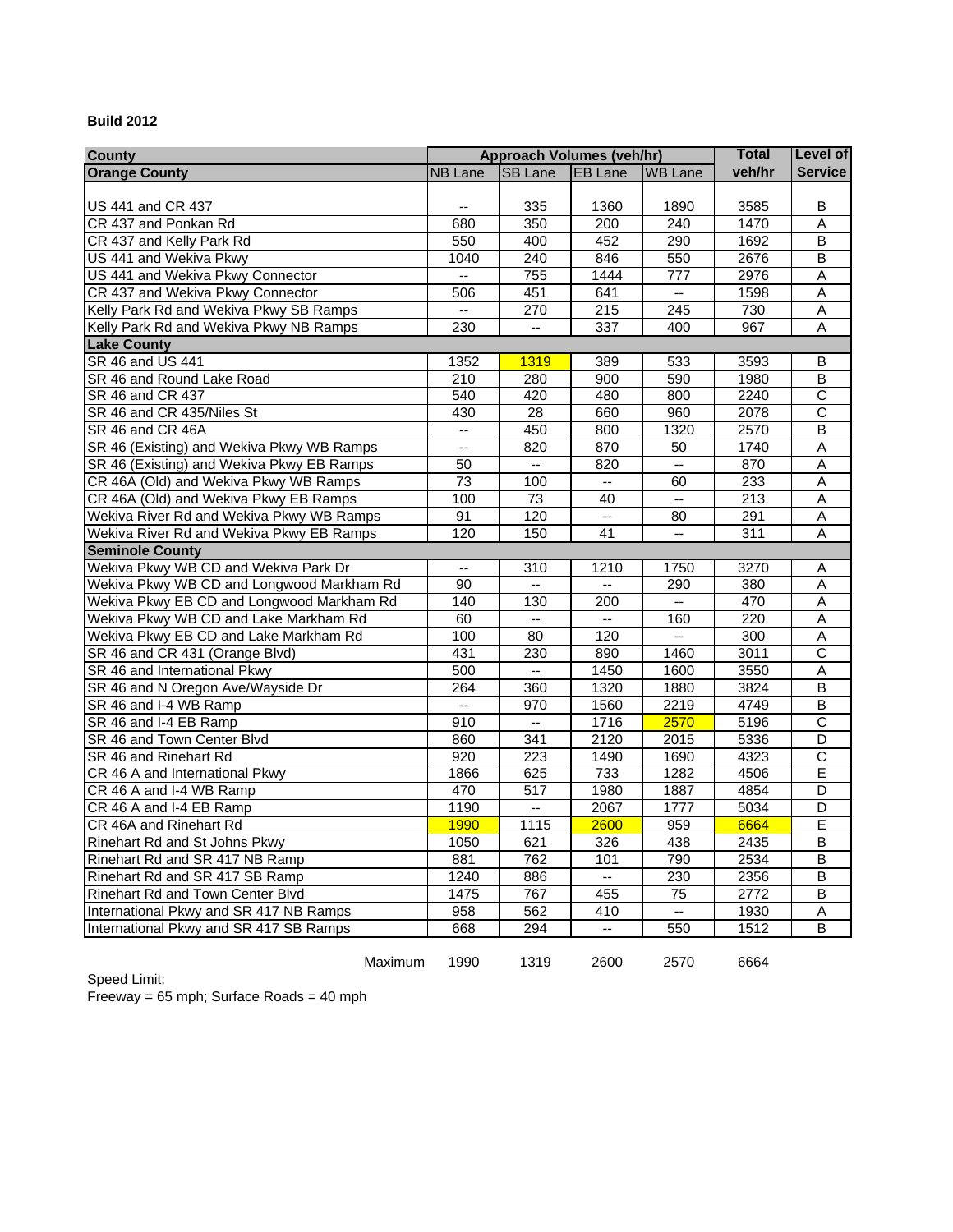#### **Build 2032**

| <b>County</b>                             | <b>Approach Volumes (veh/hr)</b> |                          |                          |                          |                  |                         |
|-------------------------------------------|----------------------------------|--------------------------|--------------------------|--------------------------|------------------|-------------------------|
|                                           |                                  |                          |                          |                          | <b>Total</b>     | Level of                |
| <b>Orange County</b>                      | <b>NB Lane</b>                   | <b>SB Lane</b>           | <b>EB</b> Lane           | <b>WB Lane</b>           | veh/hr           | <b>Service</b>          |
| <b>US 441 and CR 437</b>                  |                                  | 840                      | 1540                     | 2030                     | 4410             | В                       |
| CR 437 and Ponkan Rd                      | 1160                             | 450                      | 340                      | 350                      | 2300             | B                       |
| CR 437 and Kelly Park Rd                  | 710                              | 620                      | 689                      | 460                      | 2479             | B                       |
| US 441 and Wekiva Pkwy                    | 2250                             | 840                      | 1828                     | 1192                     | 6110             | $\overline{\text{c}}$   |
| US 441 and Wekiva Pkwy Connector          | uu.                              | 1633                     | 3140                     | 1690                     | 6463             | C                       |
| CR 437 and Wekiva Pkwy Connector          | 792                              | 980                      | 1387                     | $\overline{\phantom{a}}$ | 3159             | $\overline{\mathsf{B}}$ |
| Kelly Park Rd and Wekiva Pkwy SB Ramps    | u.                               | 580                      | 473                      | 525                      | 1578             | $\overline{\mathsf{B}}$ |
| Kelly Park Rd and Wekiva Pkwy NB Ramps    | 490                              | $\overline{a}$           | 742                      | 862                      | 2094             | Α                       |
| <b>Lake County</b>                        |                                  |                          |                          |                          |                  |                         |
| SR 46 and US 441                          | 2080                             | 1050                     | 730                      | 1370                     | 5230             | С                       |
| SR 46 and Round Lake Road                 | 260                              | 860                      | 2260                     | 640                      | 4020             | $\overline{B}$          |
| SR 46 and CR 437                          | 570                              | 430                      | 530                      | 660                      | 2190             | $\overline{\text{c}}$   |
| SR 46 and CR 435/Niles St                 | 620                              | 34                       | 550                      | 1400                     | 2604             | $\overline{D}$          |
| SR 46 and CR 46A                          | u.                               | 1780                     | 1160                     | 1640                     | 4580             | $\overline{D}$          |
| SR 46 (Existing) and Wekiva Pkwy WB Ramps | uu.                              | 1790                     | 1890                     | 110                      | 3790             | $\overline{A}$          |
| SR 46 (Existing) and Wekiva Pkwy EB Ramps | 110                              | $\mathbb{L}^2$           | 1790                     | $\overline{\phantom{a}}$ | 1900             | A                       |
| CR 46A (Old) and Wekiva Pkwy WB Ramps     | 113                              | 170                      | ÷.                       | 110                      | 393              | $\overline{A}$          |
| CR 46A (Old) and Wekiva Pkwy EB Ramps     | 170                              | $\frac{1}{131}$          | 60                       | $\mathbf{u}$             | 361              | $\overline{A}$          |
| Wekiva River Rd and Wekiva Pkwy WB Ramps  | 199                              | 291                      | ω.                       | 210                      | 700              | Α                       |
| Wekiva River Rd and Wekiva Pkwy EB Ramps  | 290                              | $\overline{372}$         | 80                       | $\overline{\phantom{a}}$ | $\overline{742}$ | Α                       |
| <b>Seminole County</b>                    |                                  |                          |                          |                          |                  |                         |
| Wekiva Pkwy WB CD and Wekiva Park Dr      | $\overline{\phantom{a}}$         | 350                      | 1320                     | 1920                     | 3590             | Α                       |
| Wekiva Pkwy WB CD and Longwood Markham Rd | 120                              | $\mathbf{u}$             | $\overline{\phantom{a}}$ | 630                      | 750              | Α                       |
| Wekiva Pkwy EB CD and Longwood Markham Rd | 180                              | 210                      | 450                      | цú.                      | 840              | $\overline{A}$          |
| Wekiva Pkwy WB CD and Lake Markham Rd     | 120                              | цü                       | $\overline{\phantom{a}}$ | 350                      | 470              | A                       |
| Wekiva Pkwy EB CD and Lake Markham Rd     | 185                              | 160                      | 250                      | ц.                       | 595              | A                       |
| SR 46 and CR 431 (Orange Blvd)            | 550                              | 310                      | 980                      | 1600                     | 3440             | $\overline{\text{c}}$   |
| SR 46 and International Pkwy              | 820                              | $\omega_{\rm{m}}$        | 1590                     | 1760                     | 4170             | $\overline{B}$          |
| SR 46 and N Oregon Ave/Wayside Dr         | 315                              | 430                      | 1450                     | 2070                     | 4265             | $\overline{\text{c}}$   |
| SR 46 and I-4 WB Ramp                     | $\mathbb{L}^{\mathbb{L}}$        | 1320                     | 1710                     | 2914                     | 5944             | $\overline{\mathsf{B}}$ |
| SR 46 and I-4 EB Ramp                     | 1280                             | $\overline{\phantom{a}}$ | 2032                     | 3270                     | 6582             | $\overline{\mathsf{D}}$ |
| SR 46 and Town Center Blvd                | 1073                             | 405                      | 2710                     | 2720                     | 6908             | D                       |
| SR 46 and Rinehart Rd                     | 1360                             | 223                      | 2250                     | 2550                     | 6383             | $\overline{D}$          |
| CR 46 A and International Pkwy            | 2579                             | 1530                     | 882                      | 1380                     | 6371             | $\overline{F}$          |
| CR 46 A and I-4 WB Ramp                   | 900                              | 701                      | 2340                     | 2286                     | 6227             | F                       |
| CR 46 A and I-4 EB Ramp                   | 1840                             | u.                       | 2517                     | 2097                     | 6454             | F                       |
| CR 46A and Rinehart Rd                    | 2510                             | 1190                     | 3357                     | 1100                     | 8157             | F                       |
| Rinehart Rd and St Johns Pkwy             | 1560                             | 800                      | 464                      | 639                      | 3463             | $\overline{\text{c}}$   |
| Rinehart Rd and SR 417 NB Ramp            | 1131                             | 1018                     | 211                      | 1350                     | 3710             | $\overline{C}$          |
| Rinehart Rd and SR 417 SB Ramp            | 1560                             | 1100                     | $\omega_{\rm{m}}$        | 660                      | 3320             | $\overline{D}$          |
| <b>Rinehart Rd and Town Center Blvd</b>   | 1720                             | 920                      | 538                      | 89                       | 3267             | $\overline{C}$          |
| International Pkwy and SR 417 NB Ramps    | 1808                             | 1098                     | 890                      | цú.                      | 3796             | B                       |
| International Pkwy and SR 417 SB Ramps    | 1158                             | 515                      | $\overline{\phantom{a}}$ | 1200                     | 2873             | B                       |
|                                           |                                  |                          |                          |                          |                  |                         |

Maximum 2579 1790 3357 3270 8157

Speed Limit: Freeway = 65 mph; Surface Roads = 40 mph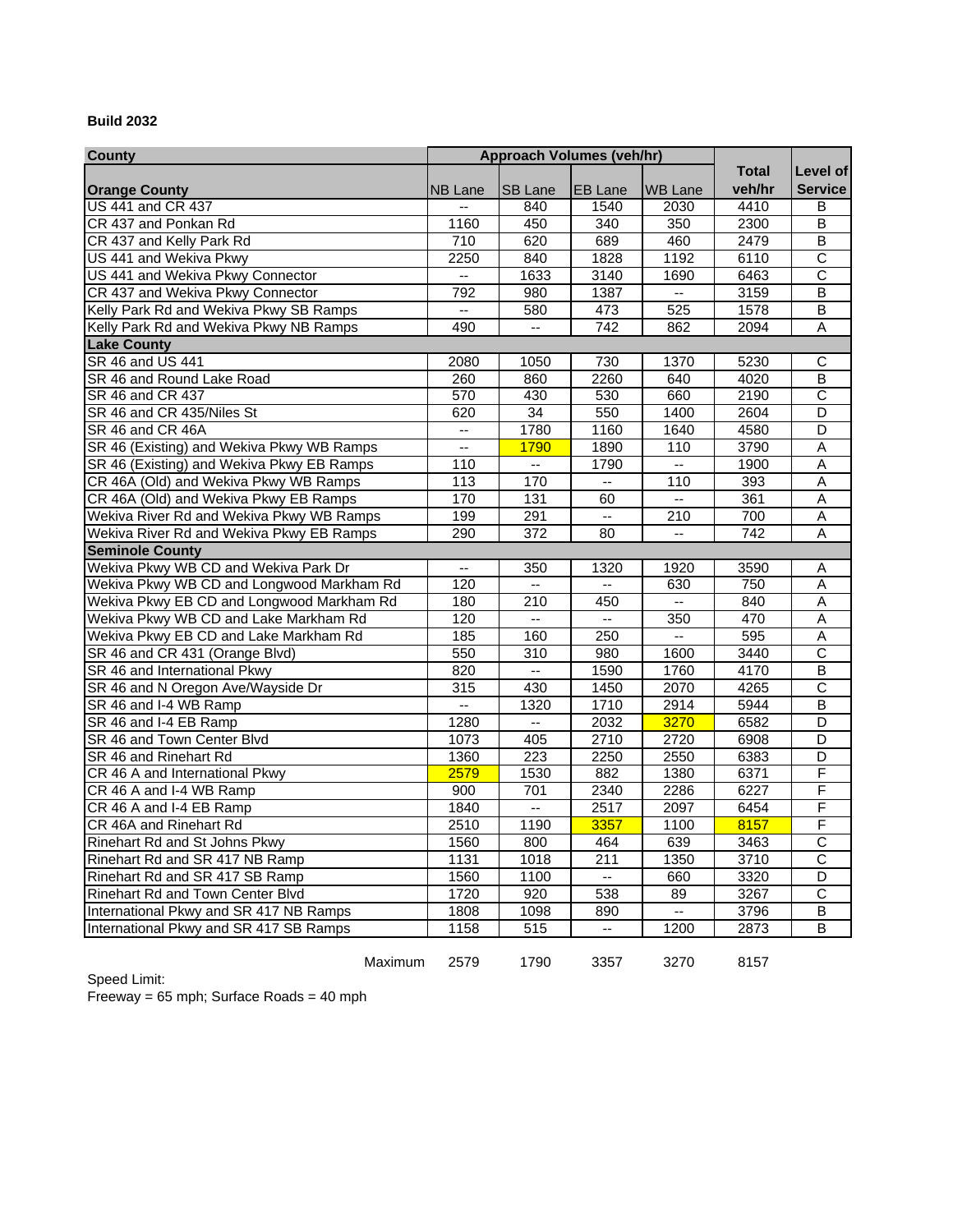**Appendix B** 

**CO Florida 2004 Model Results**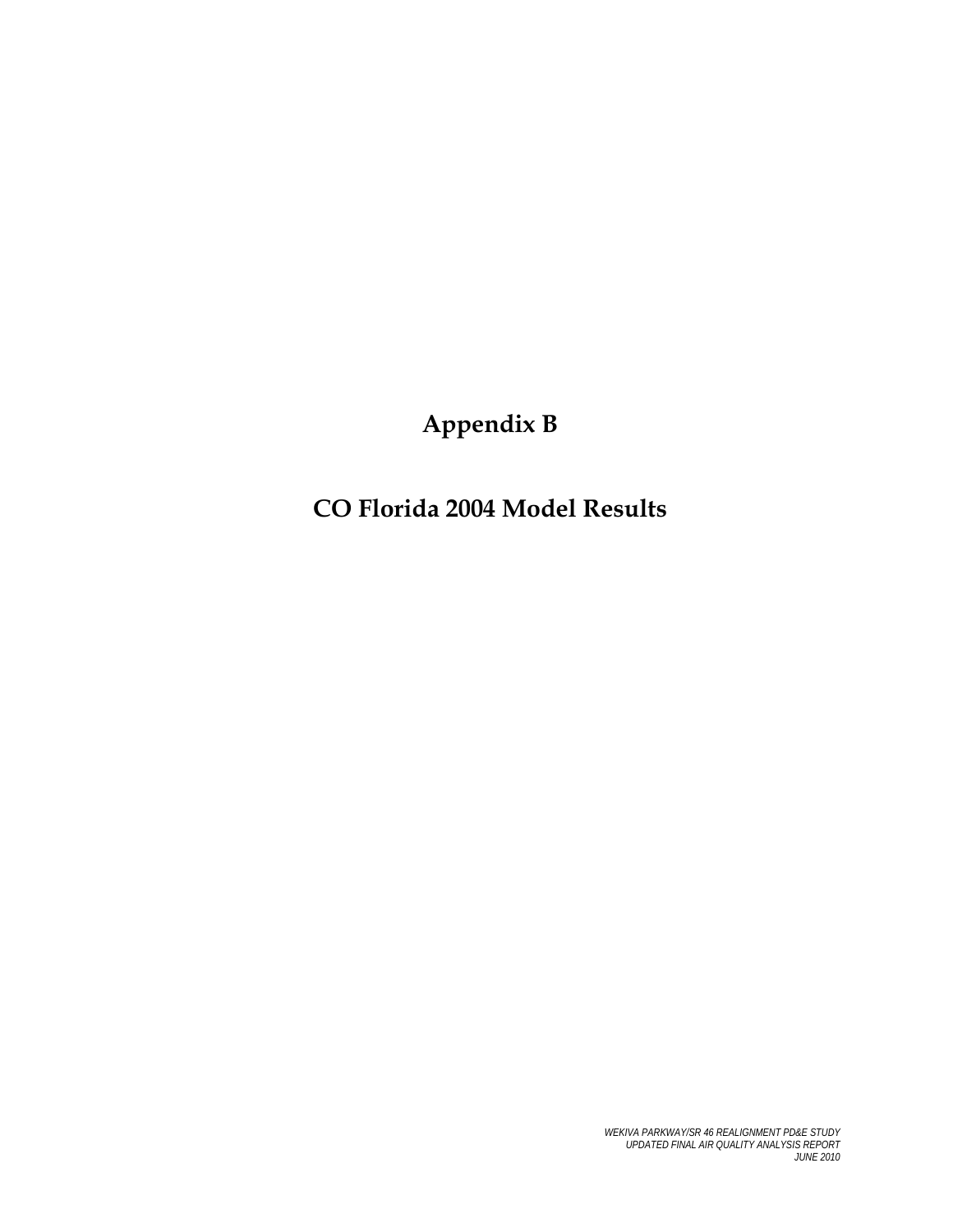01\_CR46A\_International Pkwy\_NoBuild\_2012.txt 09-17-2007 CO Florida 2004 Project: Wekiva Parkway CO Screening Model Facility: CR 46A and International Parkway, No Build, 2012 Analyst: CGA Environmental Data: Temperature: 48 F Reid Vapor Pressure: 11.5 psilonial values<br>Land Use: 11.5 per values Land Use: Stability Class: D Surface Roughness:<br>Background Concentration:  $1-hr = 5.0$  ppm  $8-hr = 3.0$  ppm Project Data:<br>Region: 3: Central Florida<br>2012 Year: 2012 Intersection Type: 6 x 6 Intersection<br>Max Approach Traffic Volume: 2098 veh/hour Max Approach Traffic Volume: 20<br>Speed: 40 Speed: Receptor Data (all distances are in feet): East-West Distance North-South Distance Receptor<br>Receptor Name from Intersection from Intersection Height Receptor Name from Intersection from Intersection Height ------------- ------------------ -------------------- ------- default Rec 1 10 150 6<br>Default Rec 2 10 10 50 6 Default Rec 2 10 50 6 Default Rec 3 50 10 6 Default Rec 4 150 10 6 Default Rec 5 50 50 50 6 Default Rec 6 10 -150 -150 6 Default Rec 7 10 -50 -50 6 0 Default Rec 8 50 -10 6<br>Default Rec 9 50 -10 6 0efault Rec 9 150 -10 6<br>Default Rec 10 50 -50 -50 6 Default Rec 10 RESULTS (including background CO): Max 1-Hr Max 8-Hr<br>Receptor Name Conc (ppm) Conc (ppm) Conc (ppm) ------------- ---------- ---------- Default Rec 1 9.7 5.8<br>Default Rec 2 10.6 6.4 Default Rec 2 10.6 6.4<br>Default Rec 3 11.1 6.7 Default Rec 3 11.1 6.7<br>Default Rec 4 11.1 6.7 0efault Rec 4 11.1 6.7<br>
Default Rec 5 9.9 5.9 Default Rec 5 9.9 5.9<br>Default Rec 6 11.1 6.7 **Default Rec 6 11.1 6.7 Default Rec 7 11.1 6.7** 01 Default Rec 8 10.6 6.4 and 10.6 6.4 befault Rec 9 3.7 5.8 Default Rec 9 9.7 5.8<br>Default Rec 10 9.9 5.9 Default Rec 10 \*\*\*\*\*\*\*\*\*\*\*\*\*\*\*\*\*\*\*\*\*\*\*\*\*\*\*\*\*\*\*\*\*\*\*\*\*\*\*\*\*\*\*\*\*\*\*\*\*\*\*\*\*\*\*\*\*\*\*\*\*\*\*\*\*\*\*\*\*\*\* PROJECT PASSES - NO EXCEEDANCES OF NAAQ CO STANDARDS ARE PREDICTED \*\*\*\*\*\*\*\*\*\*\*\*\*\*\*\*\*\*\*\*\*\*\*\*\*\*\*\*\*\*\*\*\*\*\*\*\*\*\*\*\*\*\*\*\*\*\*\*\*\*\*\*\*\*\*\*\*\*\*\*\*\*\*\*\*\*\*\*\*\*\*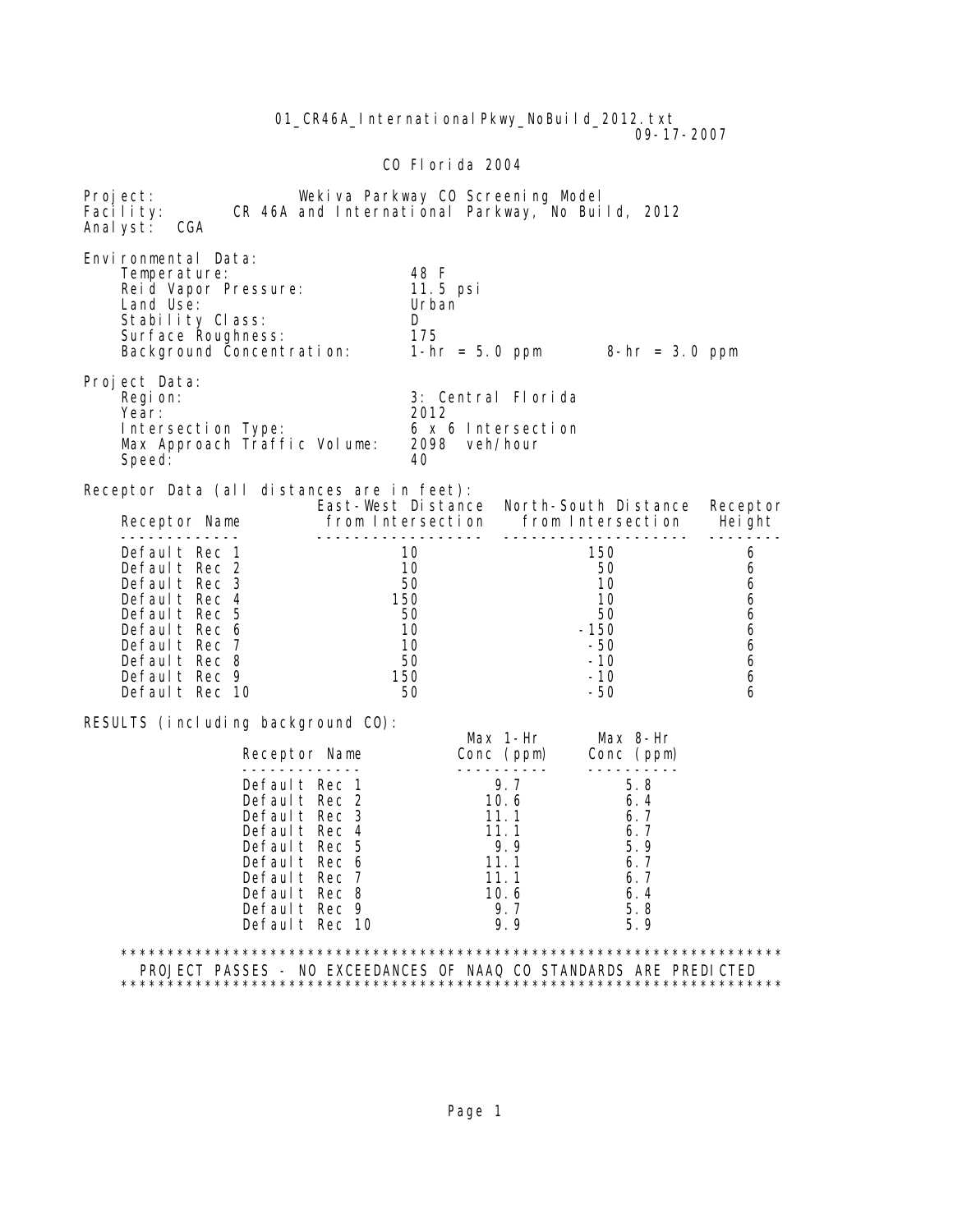CO Florida 2004 Project: Wekiva Parkway CO Screening Model<br>Facility: CR 46A and Rinehart Road, No Build, CR 46A and Rinehart Road, No Build, 2012 Analyst: CGA Environmental Data: Temperature: 48 F Reid Vapor Pressure: 11.5 psilonial values<br>Land Use: 11.5 per values Land Use: Stability Class: D Surface Roughness: 175 Background Concentration: 1-hr = 5.0 ppm 8-hr = 3.0 ppm Project Data:<br>Region: 3: Central Florida<br>2012 Year: 2012 Intersection Type: 6 x 6 Intersection<br>Max Approach Traffic Volume: 3064 veh/hour Max Approach Traffic Volume: 30<br>Speed: 40 Speed: Receptor Data (all distances are in feet): East-West Distance North-South Distance Receptor<br>Receptor Name from Intersection from Intersection Height Receptor Name from Intersection from Intersection Height ------------- ------------------ -------------------- -------- Default Rec 1 10 150 6<br>Default Rec 2 10 10 50 6 Default Rec 2 and 10 50 50 6 Default Rec 3 50 10 6 Default Rec 4 150 10 6 Default Rec 5 50 50 50 6 Default Rec 6 10 -150 6 Default Rec 7 10 -50 6 0 Default Rec 8 50 -10 6<br>Default Rec 9 50 -10 6 0efault Rec 9 150 -10 6<br>Default Rec 10 50 -50 -50 6 Default Rec 10 RESULTS (including background CO): Max 1-Hr Max 8-Hr<br>Receptor Name Conc (ppm) Conc (ppm)  $Cone (ppm)$   $Cone (ppm)$  ------------- ---------- ---------- Default Rec 1 11.3 6.8<br>Default Rec 2 12.5 7.5 Default Rec 2 12.5 7.5<br>Default Rec 3 12.6 7.6 Default Rec 3 12.6 7.6<br>Default Rec 4 12.6 7.6 0efault Rec 4 12.6 7.6<br>
Default Rec 5 11.2 6.7 **Default Rec 5 11.2 6.7**  Default Rec 6 12.6 7.6 **Default Rec 7 12.6 7.6** 001 Default Rec 6 12.6 7.6<br>
Default Rec 7 12.6 7.6<br>
Default Rec 8 12.5 7.5<br>
Default Rec 9 11.3 6.8 Default Rec 9 11.3 6.8<br>Default Rec 10 11.2 6.7 Default Rec 10 \*\*\*\*\*\*\*\*\*\*\*\*\*\*\*\*\*\*\*\*\*\*\*\*\*\*\*\*\*\*\*\*\*\*\*\*\*\*\*\*\*\*\*\*\*\*\*\*\*\*\*\*\*\*\*\*\*\*\*\*\*\*\*\*\*\*\*\*\*\*\* PROJECT PASSES - NO EXCEEDANCES OF NAAQ CO STANDARDS ARE PREDICTED \*\*\*\*\*\*\*\*\*\*\*\*\*\*\*\*\*\*\*\*\*\*\*\*\*\*\*\*\*\*\*\*\*\*\*\*\*\*\*\*\*\*\*\*\*\*\*\*\*\*\*\*\*\*\*\*\*\*\*\*\*\*\*\*\*\*\*\*\*\*\*

02 CR46A RinehartRd NoBuild 2012.txt

09-06-2007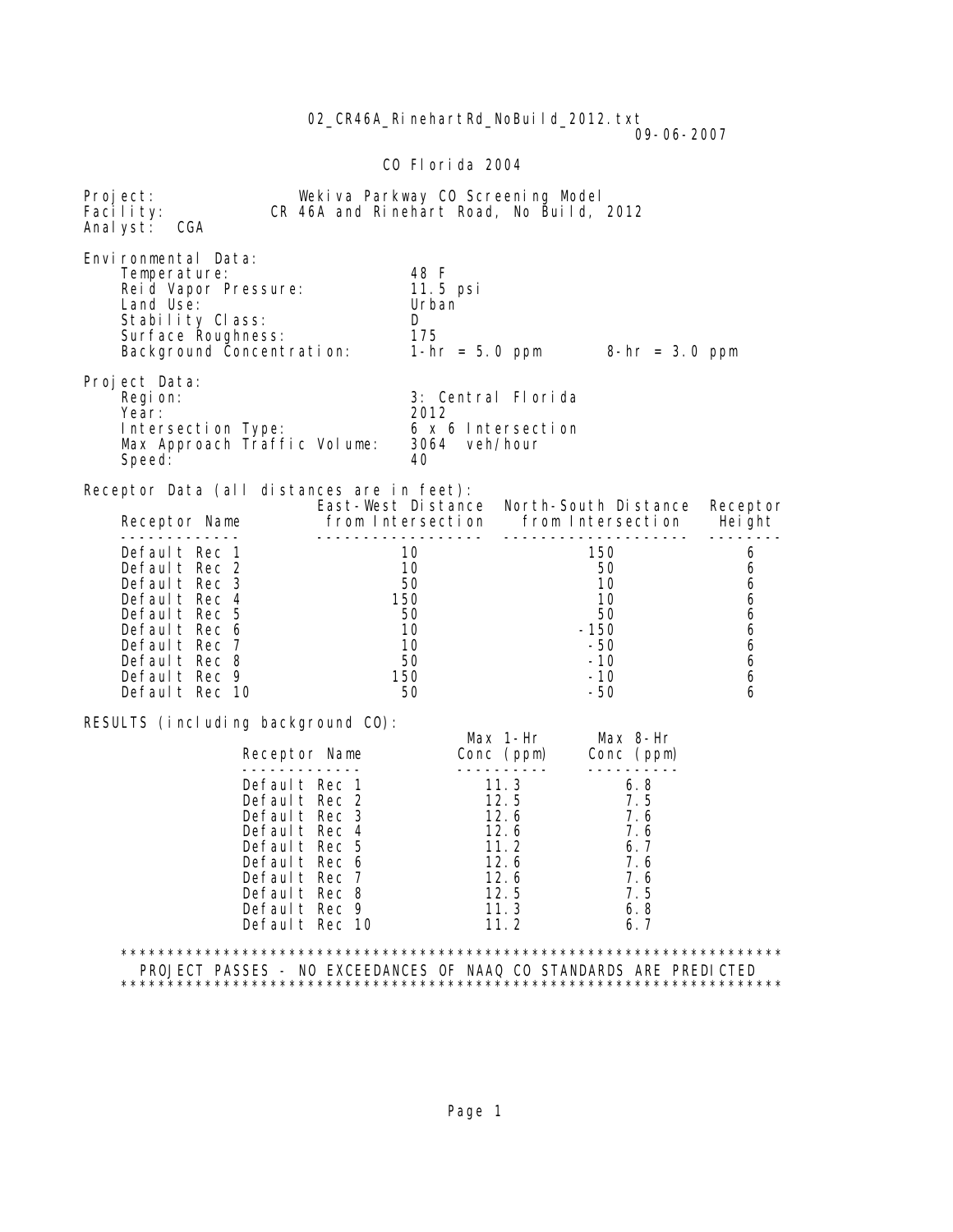03 CR46A International Pkwy NoBuild 2032.txt 09-17-2007 CO Florida 2004 Project: Wekiva Parkway CO Screening Model<br>Facility: CR 46A and International Parkway, No CR 46A and International Parkway, No Build, 2032 Analyst: CGA Environmental Data: Temperature: 48 F Reid Vapor Pressure: 11.5 psilonial values<br>Land Use: 11.5 per values Land Use: Stability Class: D Surface Roughness: 175 Background Concentration: 1-hr = 5.0 ppm 8-hr = 3.0 ppm Project Data:<br>Region: 3: Central Florida<br>2032 Year: 2032 Intersection Type: 6 x 6 Intersection<br>Max Approach Traffic Volume: 3090 veh/hour Max Approach Traffic Volume: 309<br>Speed: 40 Speed: Receptor Data (all distances are in feet): East-West Distance North-South Distance Receptor<br>Receptor Name from Intersection from Intersection Height Receptor Name from Intersection from Intersection Height ------------- ------------------ -------------------- ------- default Rec 1 10 150 6<br>Default Rec 2 10 10 50 6 Default Rec 2 10 50 6 Default Rec 3 50 10 6 Default Rec 4 150 10 6 Default Rec 5 50 50 50 6 Default Rec 6 10 -150 -150 6 Default Rec 7 10 -50 -50 6 0 Default Rec 8 50 -10 6<br>Default Rec 9 50 -10 6 0efault Rec 9 150 -10 6<br>Default Rec 10 50 -50 -50 6 Default Rec 10 RESULTS (including background CO): Max 1-Hr Max 8-Hr<br>Receptor Name Conc (ppm) Conc (ppm)  $Cone (ppm)$  ------------- ---------- ---------- 0efault Rec 1 9.9 5.9<br>
Default Rec 2 10.8 6.5 0efault Rec 2 10.8 6.5<br>
0efault Rec 3 11.1 6.7 Default Rec 3 11.1 6.7<br>Default Rec 4 10.7 6.4 Default Rec 4 10.7 6.4<br>Default Rec 5 9.9 5.9 Default Rec 5 9.9 5.9<br>Default Rec 6 9.7 6.4 **Default Rec 6 10.7 6.4 Default Rec 7 11.1 6.7** 0 Default Rec 8 10.8 6.5<br>
Default Rec 9 9.8 5.9 Default Rec 9 9.8 5.9<br>Default Rec 10 9.9 5.9 Default Rec 10 \*\*\*\*\*\*\*\*\*\*\*\*\*\*\*\*\*\*\*\*\*\*\*\*\*\*\*\*\*\*\*\*\*\*\*\*\*\*\*\*\*\*\*\*\*\*\*\*\*\*\*\*\*\*\*\*\*\*\*\*\*\*\*\*\*\*\*\*\*\*\* PROJECT PASSES - NO EXCEEDANCES OF NAAQ CO STANDARDS ARE PREDICTED \*\*\*\*\*\*\*\*\*\*\*\*\*\*\*\*\*\*\*\*\*\*\*\*\*\*\*\*\*\*\*\*\*\*\*\*\*\*\*\*\*\*\*\*\*\*\*\*\*\*\*\*\*\*\*\*\*\*\*\*\*\*\*\*\*\*\*\*\*\*\*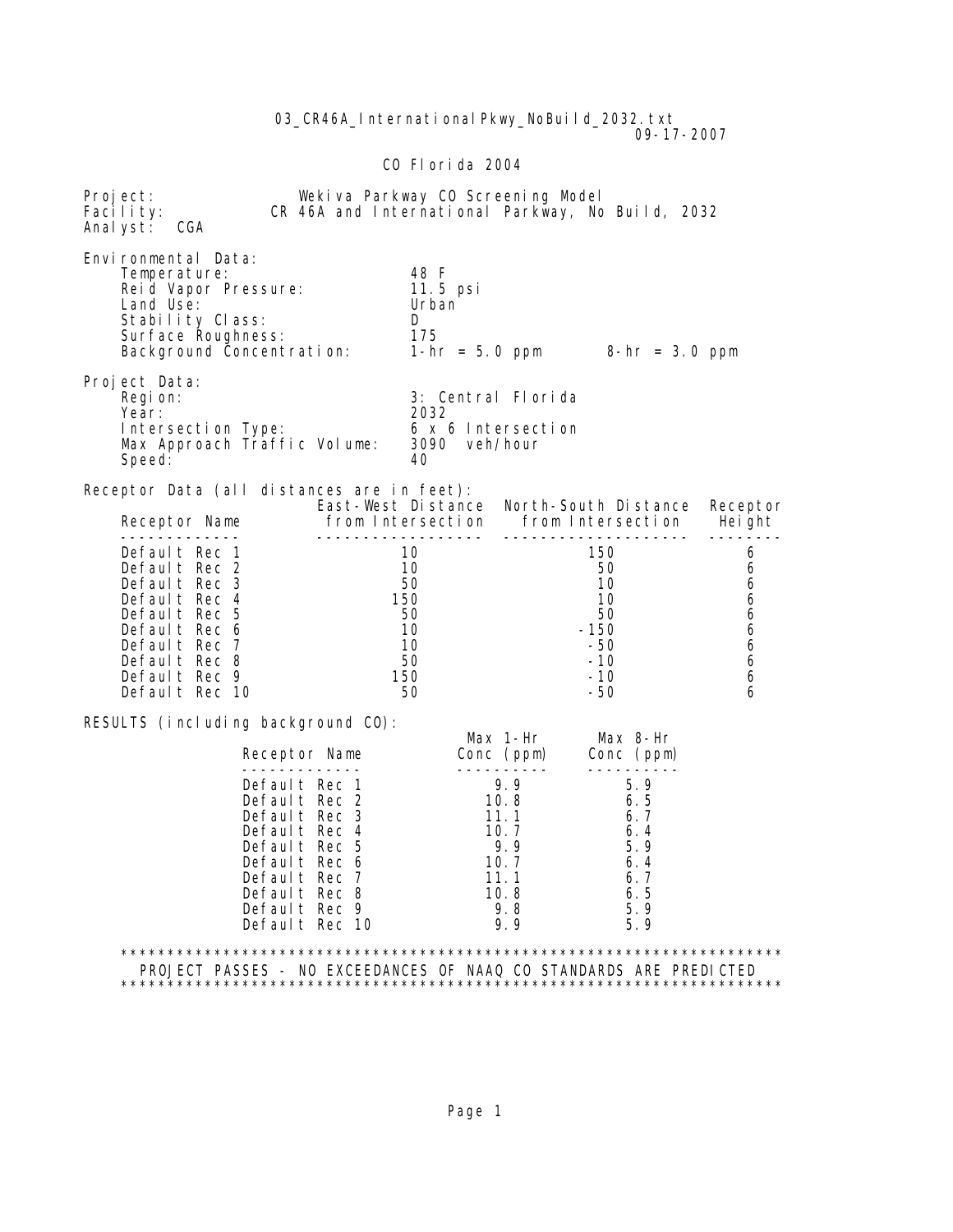04 CR46A RinehartRd NoBuild 2032.txt 09-06-2007 CO Florida 2004 Project: Wekiva Parkway CO Screening Model<br>Facility: CR 46A and Rinehart Road, No Build, CR 46A and Rinehart Road, No Build, 2032 Analyst: CGA Environmental Data: Temperature: 48 F Reid Vapor Pressure: 11.5 psilonial values<br>Land Use: 11.5 per values Land Use: Stability Class: D Surface Roughness: 175 Background Concentration: 1-hr = 5.0 ppm 8-hr = 3.0 ppm Project Data:<br>Region: 3: Central Florida<br>2032 Year: 2032 Intersection Type: 6 x 6 Intersection<br>Max Approach Traffic Volume: 3891 veh/hour Max Approach Traffic Volume: 389<br>Speed: 40 Speed: Receptor Data (all distances are in feet): East-West Distance North-South Distance Receptor<br>Receptor Name from Intersection from Intersection Height Receptor Name from Intersection from Intersection Height ------------- ------------------ -------------------- -------- Default Rec 1 10 150 6<br>Default Rec 2 10 10 50 6 Default Rec 2 and 10 50 50 6 Default Rec 3 50 10 6 Default Rec 4 150 10 6 Default Rec 5 50 50 50 6 Default Rec 6 10 -150 6 Default Rec 7 10 -50 6 0 Default Rec 8 50 -10 6<br>Default Rec 9 50 -10 6 0efault Rec 9 150 -10 6<br>Default Rec 10 50 -50 -50 6 Default Rec 10 RESULTS (including background CO): Max 1-Hr Max 8-Hr<br>Receptor Name Conc (ppm) Conc (ppm) Receptor Name Conc (ppm) Conc (ppm) ------------- ---------- ---------- 0efault Rec 1 11.0 6.6<br>
Default Rec 2 11.8 7.1 0efault Rec 2 11.8 7.1<br>
Default Rec 3 11.8 7.1 Default Rec 3 11.8 7.1<br>Default Rec 4 11.5 6.9 0efault Rec 4 11.5 6.9<br>
0efault Rec 5 10.4 6.2 Default Rec 5 10.4 6.2 Default Rec 6 11.5 6.9 Default Rec 7 11.8 7.1 09 Default Rec 6 11.5 6.9<br>
Default Rec 7 11.8 7.1<br>
Default Rec 8 11.8 7.1<br>
Default Rec 9 11.0 6.6 0efault Rec 9 11.0 6.6<br>
Default Rec 10 10.4 6.2 Default Rec 10 10.4 6.2 \*\*\*\*\*\*\*\*\*\*\*\*\*\*\*\*\*\*\*\*\*\*\*\*\*\*\*\*\*\*\*\*\*\*\*\*\*\*\*\*\*\*\*\*\*\*\*\*\*\*\*\*\*\*\*\*\*\*\*\*\*\*\*\*\*\*\*\*\*\*\* PROJECT PASSES - NO EXCEEDANCES OF NAAQ CO STANDARDS ARE PREDICTED \*\*\*\*\*\*\*\*\*\*\*\*\*\*\*\*\*\*\*\*\*\*\*\*\*\*\*\*\*\*\*\*\*\*\*\*\*\*\*\*\*\*\*\*\*\*\*\*\*\*\*\*\*\*\*\*\*\*\*\*\*\*\*\*\*\*\*\*\*\*\*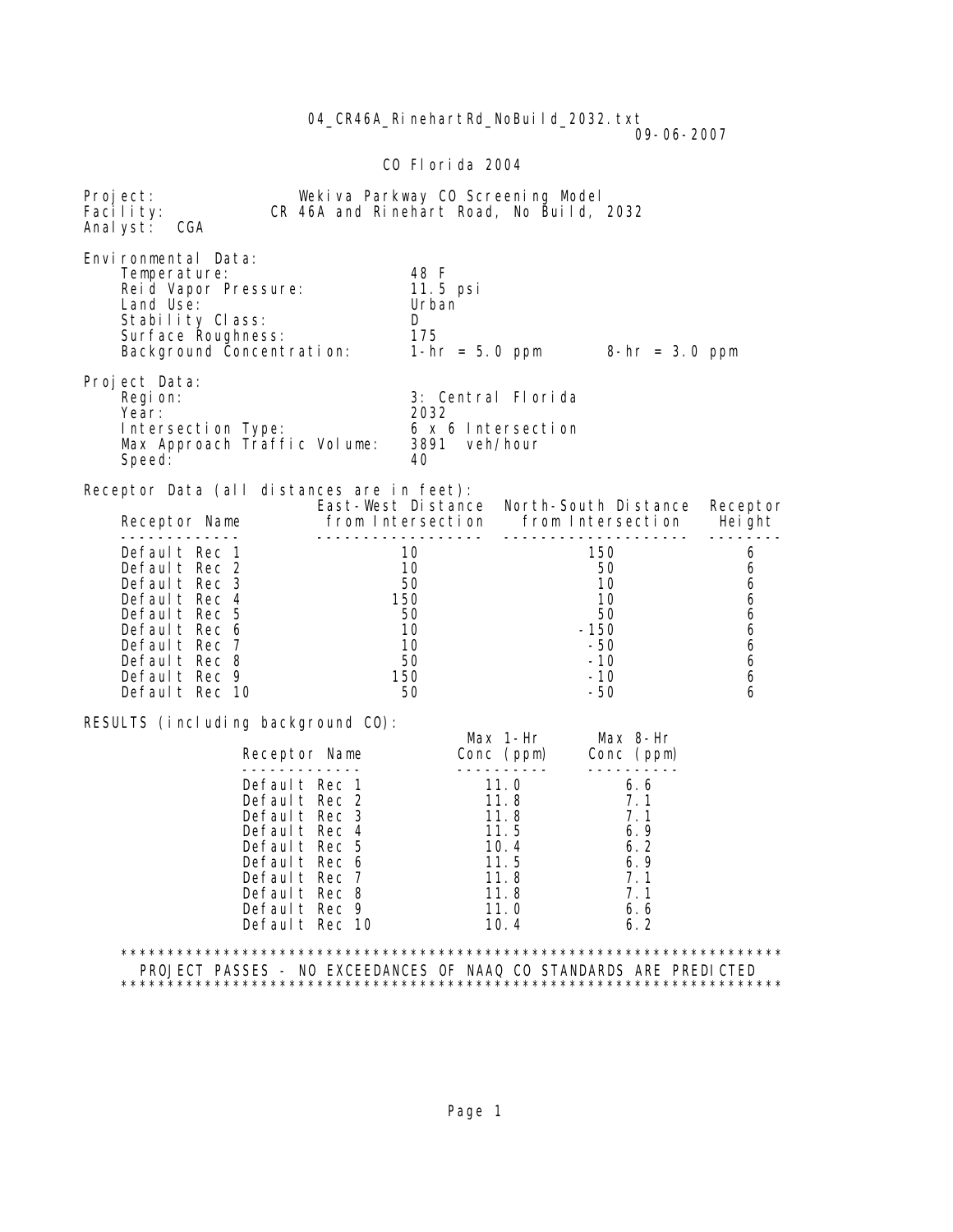05\_CR46A\_RinehartRd\_Build\_2012.txt

 $09-06-2007$ 

### CO Florida 2004

| Project:<br>Facility:<br>Anal yst:                                 | CGA                                                                                                                                                                               | Weki va Parkway CO Screening Model<br>CR 46A and Rinehart Road, Build, 2012                                                                                             |                                                            |                                                                              |                                                                         |                                                |  |
|--------------------------------------------------------------------|-----------------------------------------------------------------------------------------------------------------------------------------------------------------------------------|-------------------------------------------------------------------------------------------------------------------------------------------------------------------------|------------------------------------------------------------|------------------------------------------------------------------------------|-------------------------------------------------------------------------|------------------------------------------------|--|
|                                                                    | Environmental Data:<br>Temperature:<br>Reid Vapor Pressure:<br>Land Use:<br>Stability Class:<br>Surface Roughness:<br>Background Concentration: $1-hr = 5.0$ ppm $8-hr = 3.0$ ppm |                                                                                                                                                                         | 48 F<br>11.5 psi<br>Urban<br>D<br>175                      |                                                                              |                                                                         |                                                |  |
|                                                                    | Project Data:<br>Regi on:<br>Year:<br>Intersection Type:<br>Max Approach Traffic Volume:<br>Speed:                                                                                |                                                                                                                                                                         | 2012<br>2600 veh/hour<br>40                                | 3: Central Florida<br>6 x 6 Intersection                                     |                                                                         |                                                |  |
|                                                                    | Receptor Data (all distances are in feet):                                                                                                                                        |                                                                                                                                                                         |                                                            |                                                                              | East-West Distance North-South Distance                                 | Receptor                                       |  |
|                                                                    | Receptor Name                                                                                                                                                                     | -------------------                                                                                                                                                     |                                                            |                                                                              | from Intersection from Intersection Height<br>---------------------     | - - - - - -                                    |  |
|                                                                    | Default Rec 1<br>Default Rec 2<br>Default Rec 3<br>Default Rec 4<br>Default Rec 5<br>Default Rec 6<br>Default Rec 7<br>Default Rec 8<br>Default Rec 9<br>Default Rec 10           |                                                                                                                                                                         | 10<br>10<br>50<br>150<br>50<br>10<br>10<br>50<br>150<br>50 |                                                                              | 150<br>50<br>10<br>10<br>50<br>$-150$<br>-50<br>$-10$<br>$-10$<br>$-50$ | 6<br>6<br>6<br>6<br>6<br>6<br>6<br>6<br>6<br>6 |  |
|                                                                    | RESULTS (including background CO):                                                                                                                                                |                                                                                                                                                                         |                                                            |                                                                              |                                                                         |                                                |  |
|                                                                    |                                                                                                                                                                                   | Receptor Name                                                                                                                                                           |                                                            | Max 1-Hr<br>Conc (ppm)                                                       | Max 8-Hr<br>Conc (ppm)                                                  |                                                |  |
|                                                                    |                                                                                                                                                                                   | Default Rec 1<br>Default Rec 2<br>Default Rec 3<br>Default Rec 4<br>Default Rec 5<br>Default Rec 6<br>Default Rec 7<br>Default Rec 8<br>Default Rec 9<br>Default Rec 10 |                                                            | 10.4<br>11.6<br>12.0<br>11.8<br>10.7<br>11.8<br>12.0<br>11.6<br>10.4<br>10.7 | 6.2<br>7.0<br>7.2<br>7.1<br>6.4<br>7.1<br>7.2<br>7.0<br>6.2<br>6.4      |                                                |  |
| PROJECT PASSES - NO EXCEEDANCES OF NAAQ CO STANDARDS ARE PREDICTED |                                                                                                                                                                                   |                                                                                                                                                                         |                                                            |                                                                              |                                                                         |                                                |  |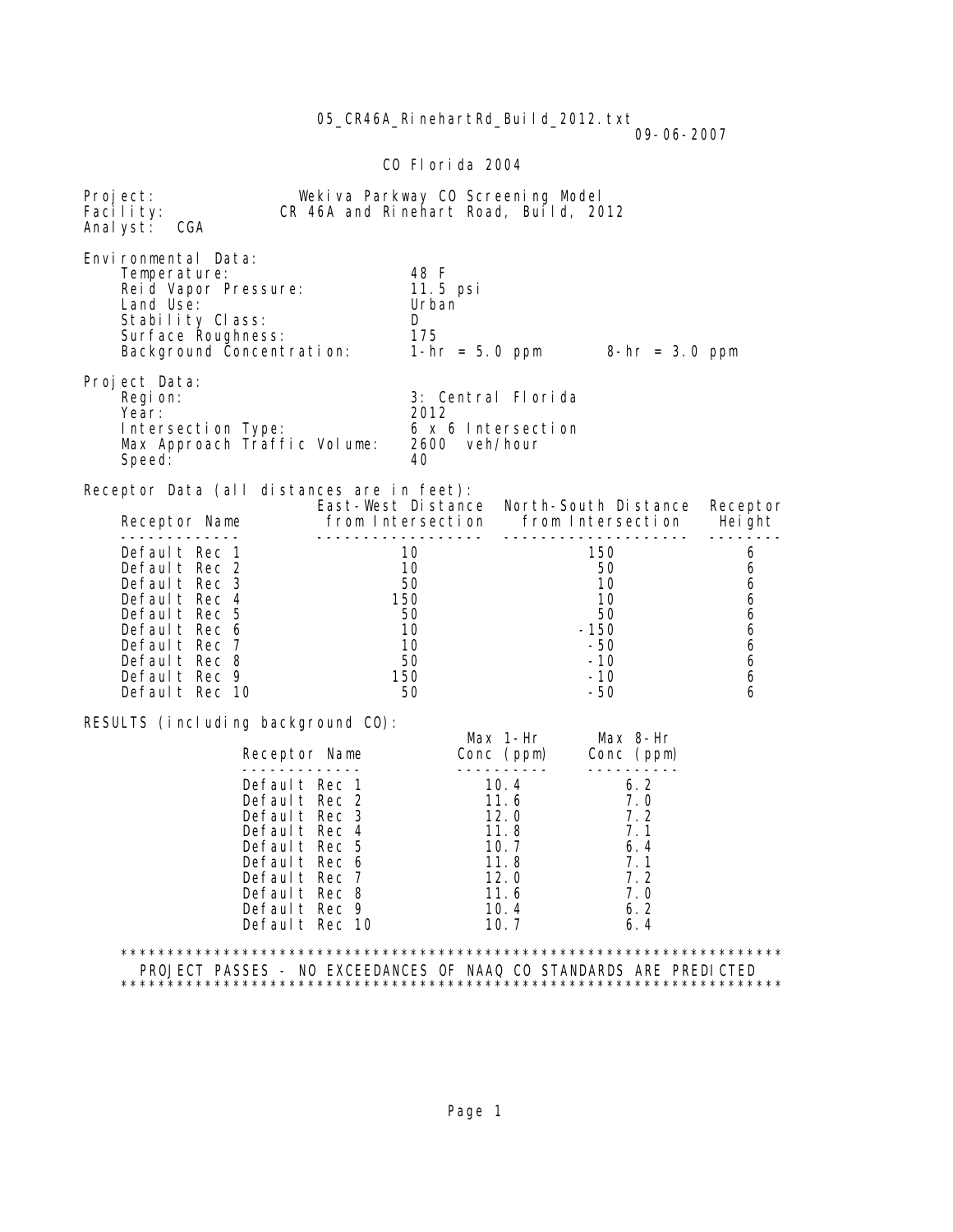06 CR46A International Pkwy Build 2032.txt 09-17-2007 CO Florida 2004 Project: Wekiva Parkway CO Screening Model<br>Facility: CR 46A and International Parkway, Build CR 46A and International Parkway, Build, 2032 Analyst: CGA Environmental Data: Temperature: 48 F Reid Vapor Pressure: 11.5 psilonial values<br>Land Use: 11.5 per values Land Use: Stability Class: D Surface Roughness: 175 Background Concentration: 1-hr = 5.0 ppm 8-hr = 3.0 ppm Project Data:<br>Region: 3: Central Florida<br>2032 Year: 2032 Intersection Type: 6 x 6 Intersection<br>Max Approach Traffic Volume: 2579 veh/hour Max Approach Traffic Volume: 25<br>Speed: 40 Speed: Receptor Data (all distances are in feet): East-West Distance North-South Distance Receptor<br>Receptor Name from Intersection from Intersection Height Receptor Name from Intersection from Intersection Height ------------- ------------------ -------------------- ------- default Rec 1 10 150 6<br>Default Rec 2 10 10 50 6 Default Rec 2 and 10 50 50 6 Default Rec 3 50 10 6 Default Rec 4 150 10 6 Default Rec 5 50 50 50 6 Default Rec 6 10 -150 6 Default Rec 7 10 -50 6 0 Default Rec 8 50 -10 6<br>Default Rec 9 50 -10 -10 6 0efault Rec 9 150 -10 6<br>Default Rec 10 50 -50 -50 6 Default Rec 10 RESULTS (including background CO): Max 1-Hr Max 8-Hr Conc (ppm) ------------- ---------- ---------- 0efault Rec 1 9.4 5.6<br>
Default Rec 2 10.2 6.1<br>
Default Rec 3 10.4 6.2 Default Rec 2 Default Rec 3 10.4 6.2<br>Default Rec 4 10.0 6.0 0efault Rec 4 10.0 6.0<br>
0efault Rec 5 9.4 5.6 Default Rec 5 9.4 5.6 Default Rec 6 10.0 6.0 Default Rec 7 10.4 6.2 09 Default Rec 8 10.2 6.1 Default Rec 9 9.4 5.6<br>Default Rec 10 9.4 5.6 Default Rec 10 \*\*\*\*\*\*\*\*\*\*\*\*\*\*\*\*\*\*\*\*\*\*\*\*\*\*\*\*\*\*\*\*\*\*\*\*\*\*\*\*\*\*\*\*\*\*\*\*\*\*\*\*\*\*\*\*\*\*\*\*\*\*\*\*\*\*\*\*\*\*\* PROJECT PASSES - NO EXCEEDANCES OF NAAQ CO STANDARDS ARE PREDICTED \*\*\*\*\*\*\*\*\*\*\*\*\*\*\*\*\*\*\*\*\*\*\*\*\*\*\*\*\*\*\*\*\*\*\*\*\*\*\*\*\*\*\*\*\*\*\*\*\*\*\*\*\*\*\*\*\*\*\*\*\*\*\*\*\*\*\*\*\*\*\*